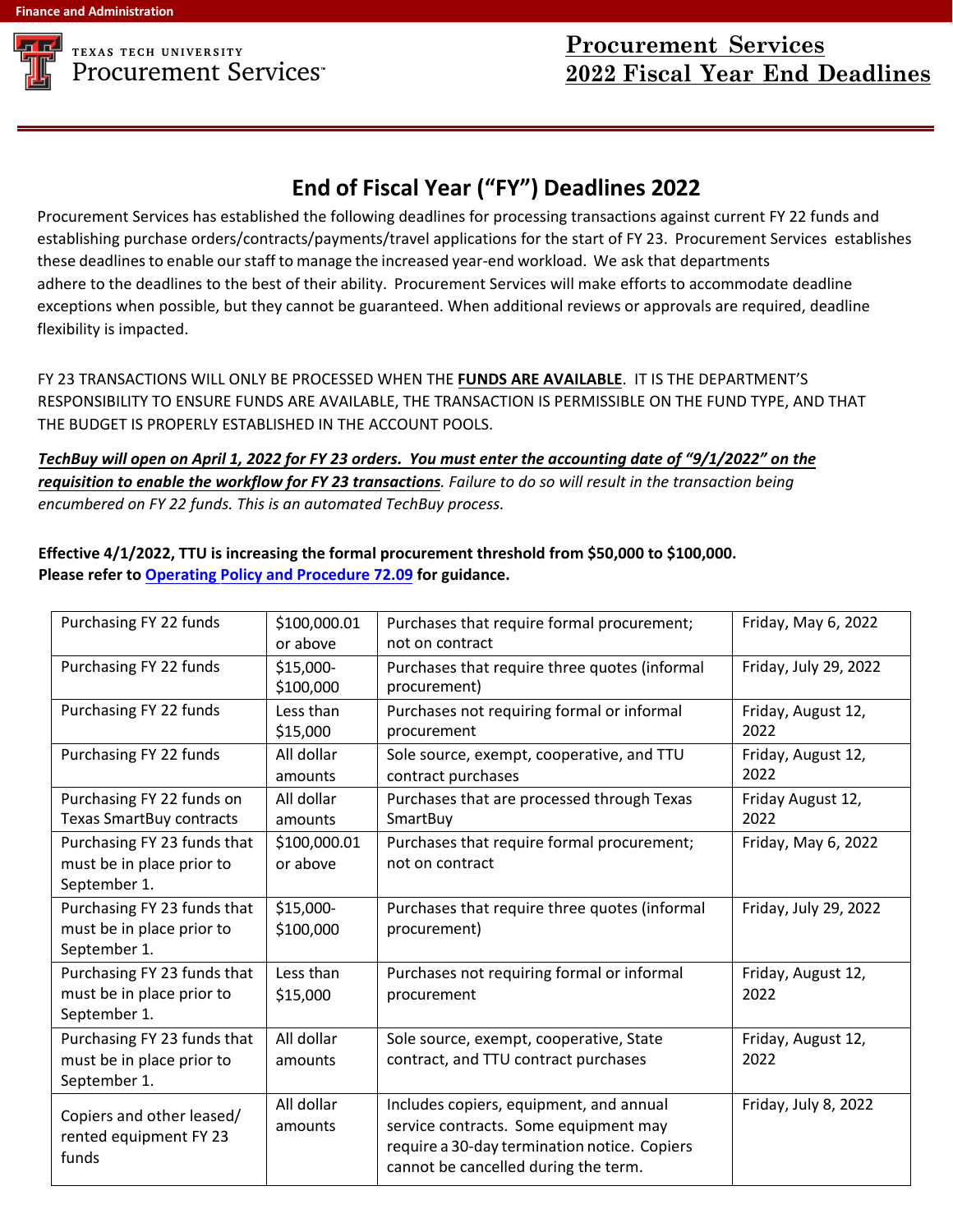

| Contracts for FY 22<br>expenditures/revenue                                   | Less than<br>\$250,000    |                                                                                                                                                                                                               | Monday, July 11,<br>2022   |
|-------------------------------------------------------------------------------|---------------------------|---------------------------------------------------------------------------------------------------------------------------------------------------------------------------------------------------------------|----------------------------|
| Contracts for FY 22<br>expenditures/revenue                                   | \$250,000 or<br>greater   | These contracts require review and approval<br>by the Office of General Counsel and may<br>require additional reviews.                                                                                        | Friday, June 24, 2022      |
| Contracts for FY 23<br>expenditures/revenue                                   | Less than<br>\$250,000    | *For contracts to be effective 9/01/2022                                                                                                                                                                      | Monday, July 25,<br>2022   |
| Contracts for FY 23<br>expenditures/revenue                                   | \$250,000 or<br>greater   | *For contracts to be effective 9/01/2022<br>These contracts require review and approval<br>by the Office of General Counsel and may<br>require additional reviews.                                            | Friday, July 1, 2022       |
| Construction on FY 22<br><b>Funds</b>                                         | All<br>transactions       | Not including Job Order contracts                                                                                                                                                                             | Friday, June 3, 2022       |
| Job Order Construction on<br>FY 22 funds                                      | All<br>transactions       |                                                                                                                                                                                                               | Monday, July 25,<br>2022   |
| Procurement card (PCard) FY<br>22 expenditures                                | All pcard<br>transactions | Transactions posted on or before<br>8/22/2022 (posted by Citibank and listed on<br>your eWallet in Chrome River) will need to be<br>submitted by the end of day 8/22/2022 in<br>order to charge to FY22 funds | Monday August 22,<br>2022  |
| Procurement card FY 23<br>expenditures                                        | All pcard<br>transactions | Any transactions posted on or after<br>8/23/2022 and expense reports submitted<br>on or after 8/23/2022 will be charged<br>against FY23 funds                                                                 | After August 23,<br>2022   |
| <b>Invoices FY 22</b><br>expenditures                                         | All invoice<br>amounts    | Receiving must be completed by 8/31/22 for<br>payment to be posted to the current fiscal<br>year when a required invoice is present                                                                           | by August 31, 2022         |
| <b>Invoices FY 22</b><br>expenditures on funds<br>starting with 21, 22, & 23. | All invoice<br>amounts    | Receiving must be completed by 8/31/22 for<br>payment to be posted to the current fiscal year<br>by September 6, 2022, when a required<br>invoice is submitted.                                               | by August 31, 2022         |
| Invoices FY 23<br>expenditures                                                | All invoice<br>amounts    | Receiving must be completed in accordance<br>with TTU policy when a required invoice is<br>submitted.                                                                                                         | After September 1,<br>2022 |
| Direct payments FY 22<br>expenditures                                         | All invoice<br>amounts    | Documentation for FY22 transactions must be<br>received by Payment Strategies no later than<br>5:00 p.m. on Friday, August 26, 2022.                                                                          | by August 26, 2022         |
| Direct payments FY 23<br>expenditures                                         | All invoice<br>amounts    | The expenditure will be processed to FY23<br>funds when the documentation is received<br>after 8/31/22 and when funds are available in<br>the FOP.                                                            | After August 26,<br>2022   |
| Voyager Fleet Card FY 22<br>expenditures                                      | All card<br>transactions  | Charges made on the Voyager Fleet Card<br>before July 22, 2022 will be charged to FY22<br>funds.                                                                                                              | By July 22, 2022           |